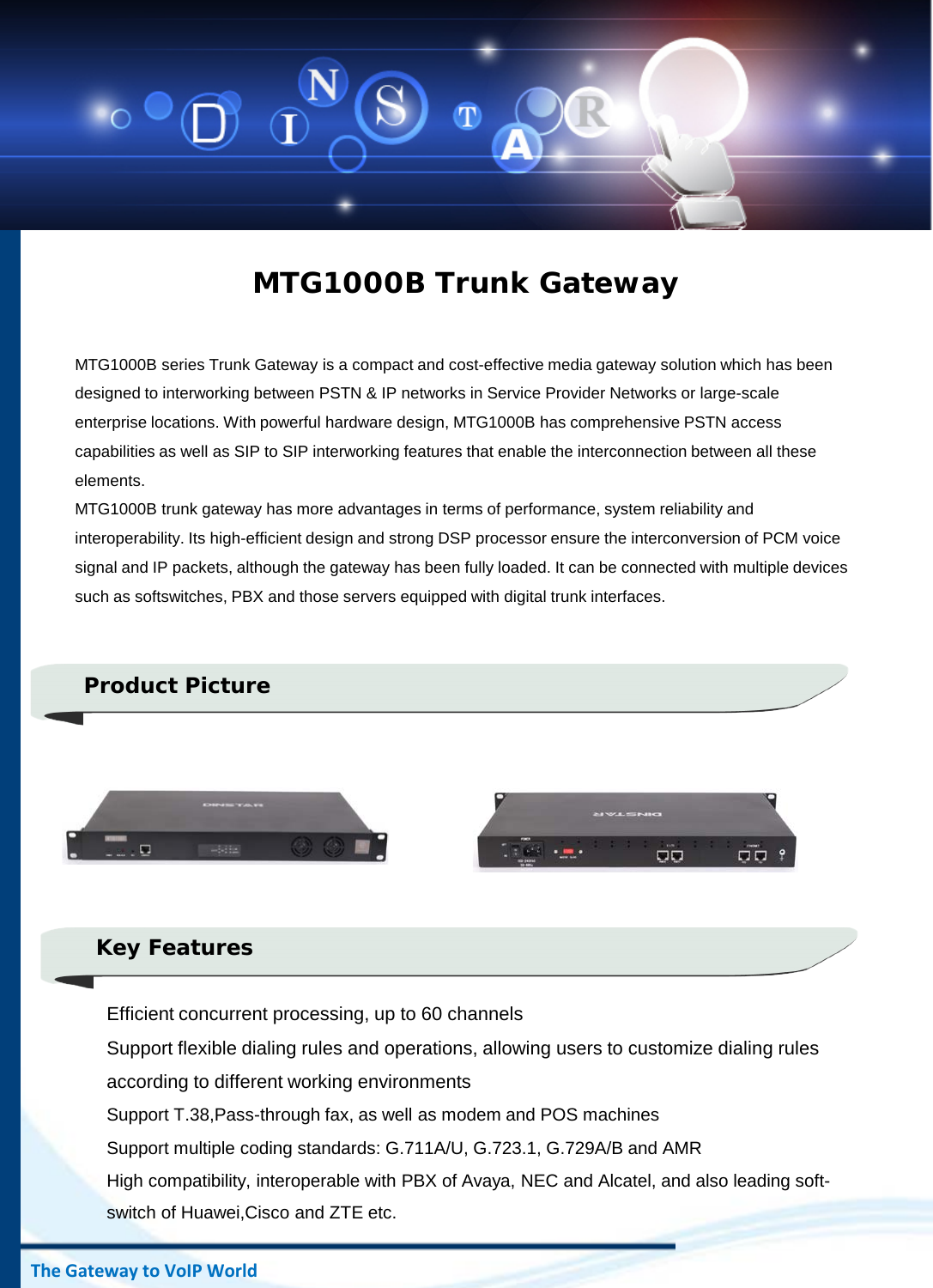# **Honesty Concentration**

### **Physical Interfaces**

- **E1/T1 Ports** 1 or 2 E1/T1
- **Interface Type**  RJ48(Impedance 120Ω)
- **Ethernet Interface**  FE1: 10/100 Base-T Adaptive Ethernet FE0: 10/100 Base-T Adaptive Ethernet
- **Serial Port** 
	- 1\* RS232, 115200bps

## **Voice Capabilities**

- Codecs:G.711a/μ law,G.723.1, G.729A/B, iLBC 13k/15k,AMR
- Silence Suppression
- Comfort Noise
- Voice Activity Detection
- Echo Cancellation (G.168),with up to 128ms
- Adaptive Dynamic Buffer
- Voice ,Fax Gain Control
- FAX:T.38 and Pass-through
- Support Modem/POS
- DTMF Mode: RFC2833/SIP Info/In-band
- Clear Channel/Clear Mode

#### **PSTN**

- ISDN PRI 23B+D(T1),30B+D(E1),NT or TE ITU-T Q.921, ITU-T Q.931, Q.Sig
- Signal 7/SS7 ITU-T, ANSI, ITU-CHINA MTP1/MTP2/MTP3, TUP/ISUP
- R2 MFC

#### China and other 22 variants standard

- E1 Frame Type : DF, CRC-4, CRC\_ITU
- T1 Frame Type :

4-Frame Multi-frame (F4,FT),2-Frame Multi-frame (F12, D3/4),Extended Superframe (F24, ESF) ,Remote Switch Mode (F72, SLC96)

• Line Codes: E1:NRZ,CMI,AMI,HDB3 T1:NRZ,CMI,AMI,B8ZS

### **VoIP Protocol**

- SIP v2.0 (UDP/TCP),RFC3261 SDP,RTP(RFC2833), RFC3262, 3263,3264,3265,3515,2976,3311
- RTP/RTCP, RFC2198, 1889
- SIP-T,RFC3372, RFC3204, RFC3398
- SIP Trunk Work Mode :Peer/Access
- SIP/IMS Registration :with up to 256 SIP Accounts
- NAT: Dynamic NAT, Rport